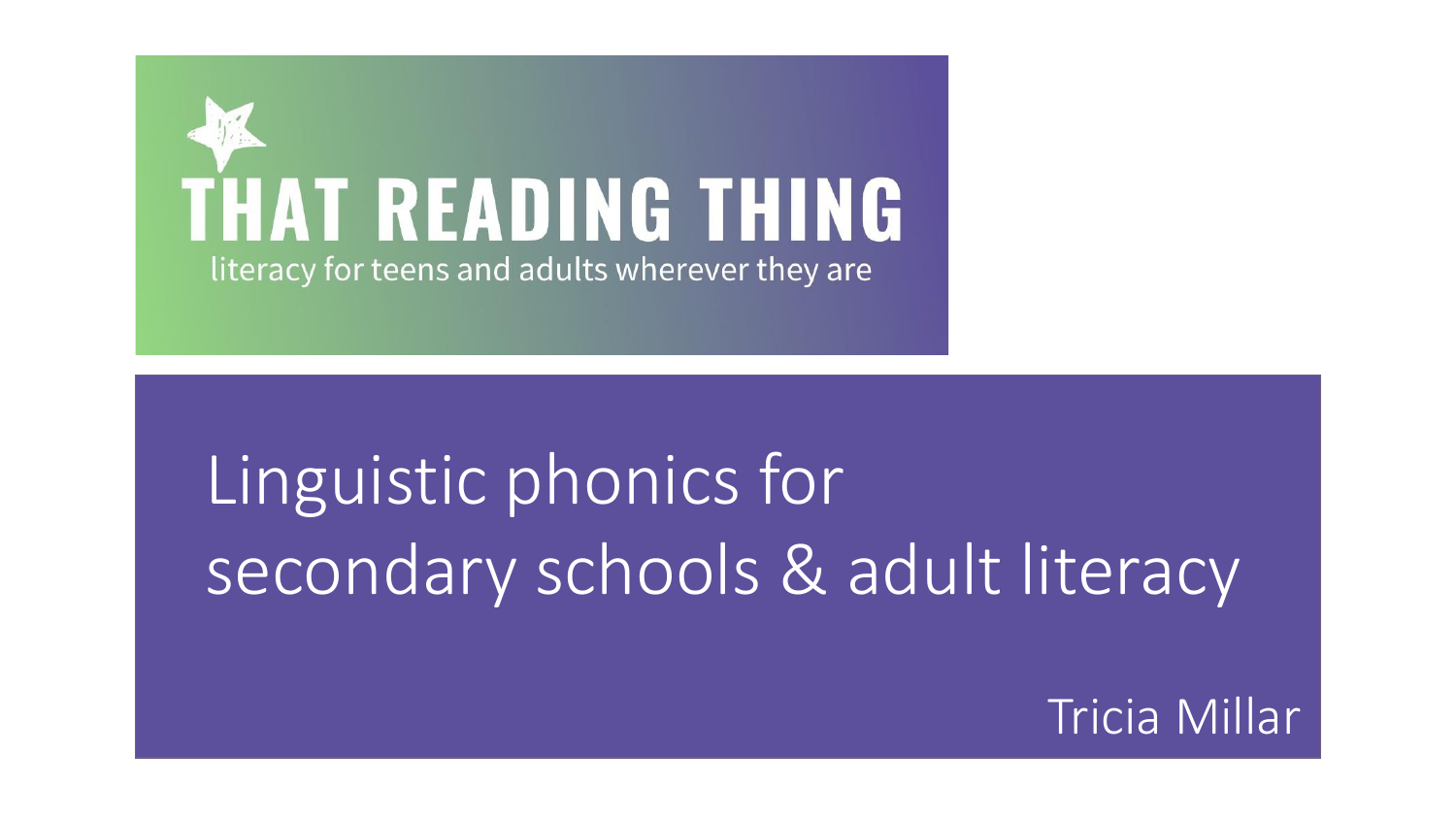An older struggling reader is anyone from 10 to 110 who isn't able to engage in everyday activities which require reading. They come to lessons with a wide range of:

- educational experiences
- acquired reading skills
- natural ability
- motivation for improving their reading

The following is about what all struggling readers need regardless of what they bring to the learning situation.

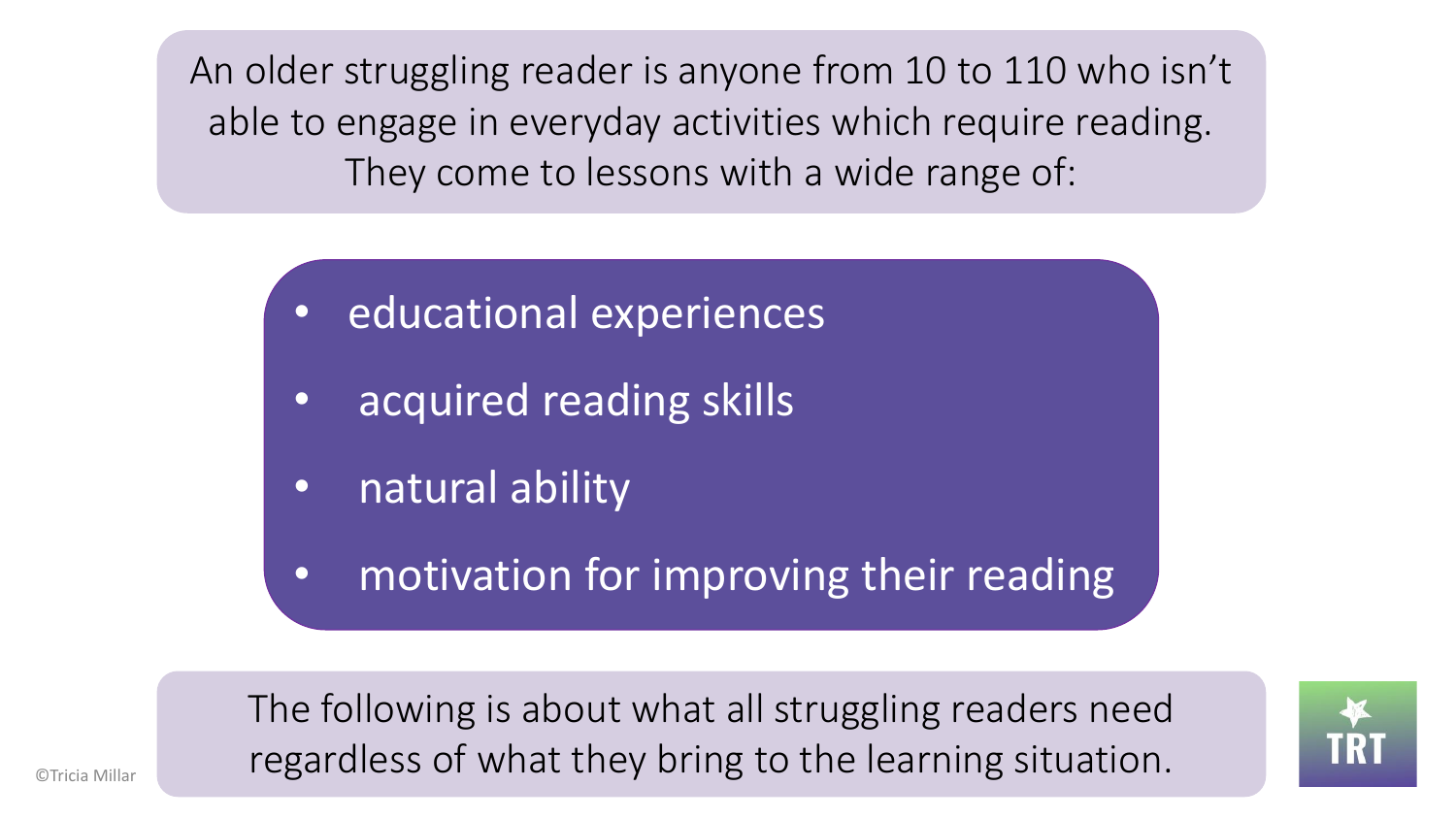Here's a passage from an imaginary high school history text.

'One of the lasting effects of the conflict was the drowpatisation of young people.'

For the purpose of this exercise, pretend 'drowpatisate' is a common word which means 'to lose the right to an education'.

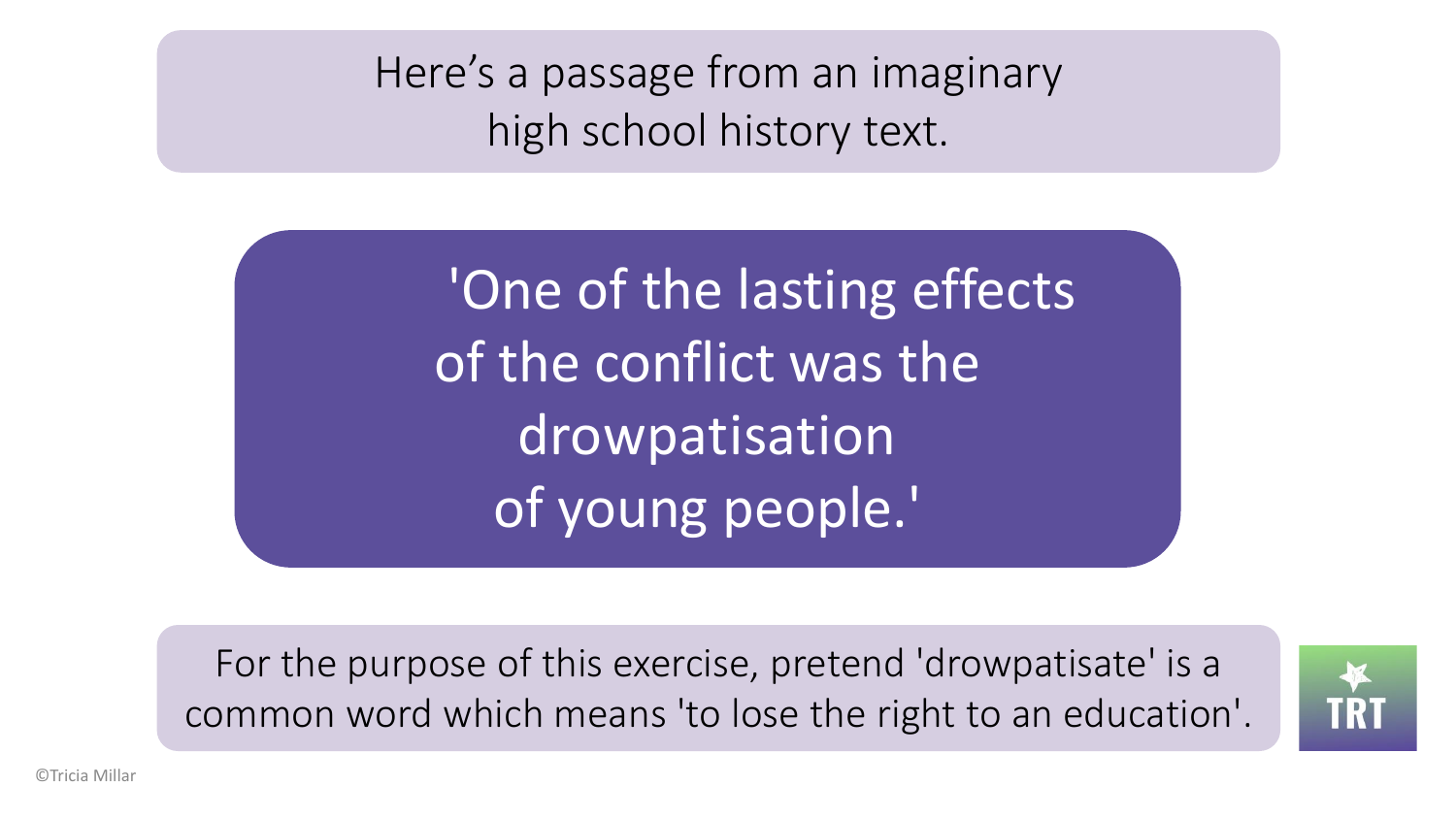A struggling reader will do one or all of the following things with the unfamiliar multi-syllable word:



©Tricia Millar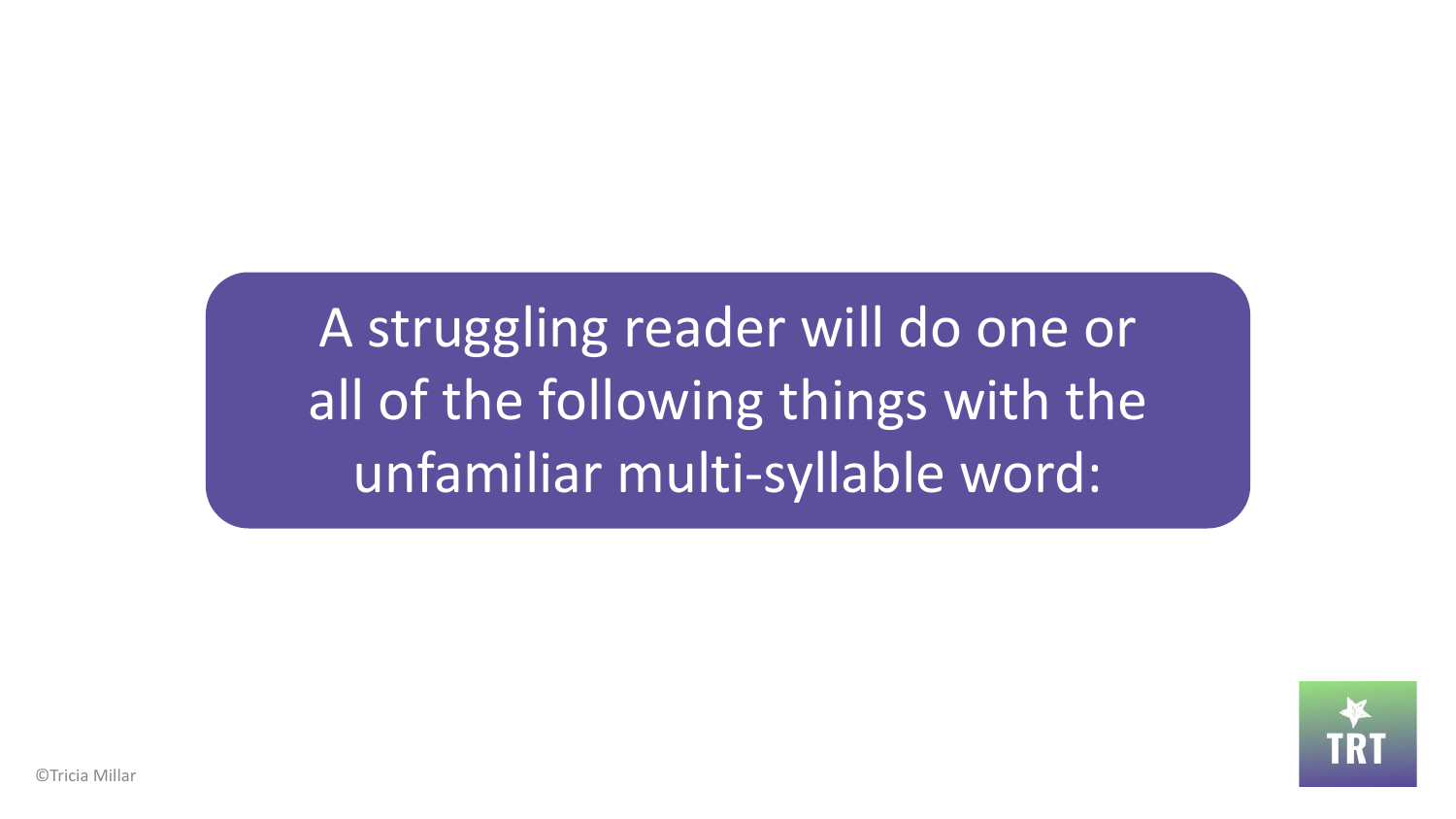### 1 guess by shape & similar letters

drowpatisation

regardless of sense

dramatisation

This is the number one strategy employed by older strugglers when reading aloud. Unfortunately, it is used without thought for meaning and results in sentences such as 'They had to get the equipment for the earthquake vitamins.'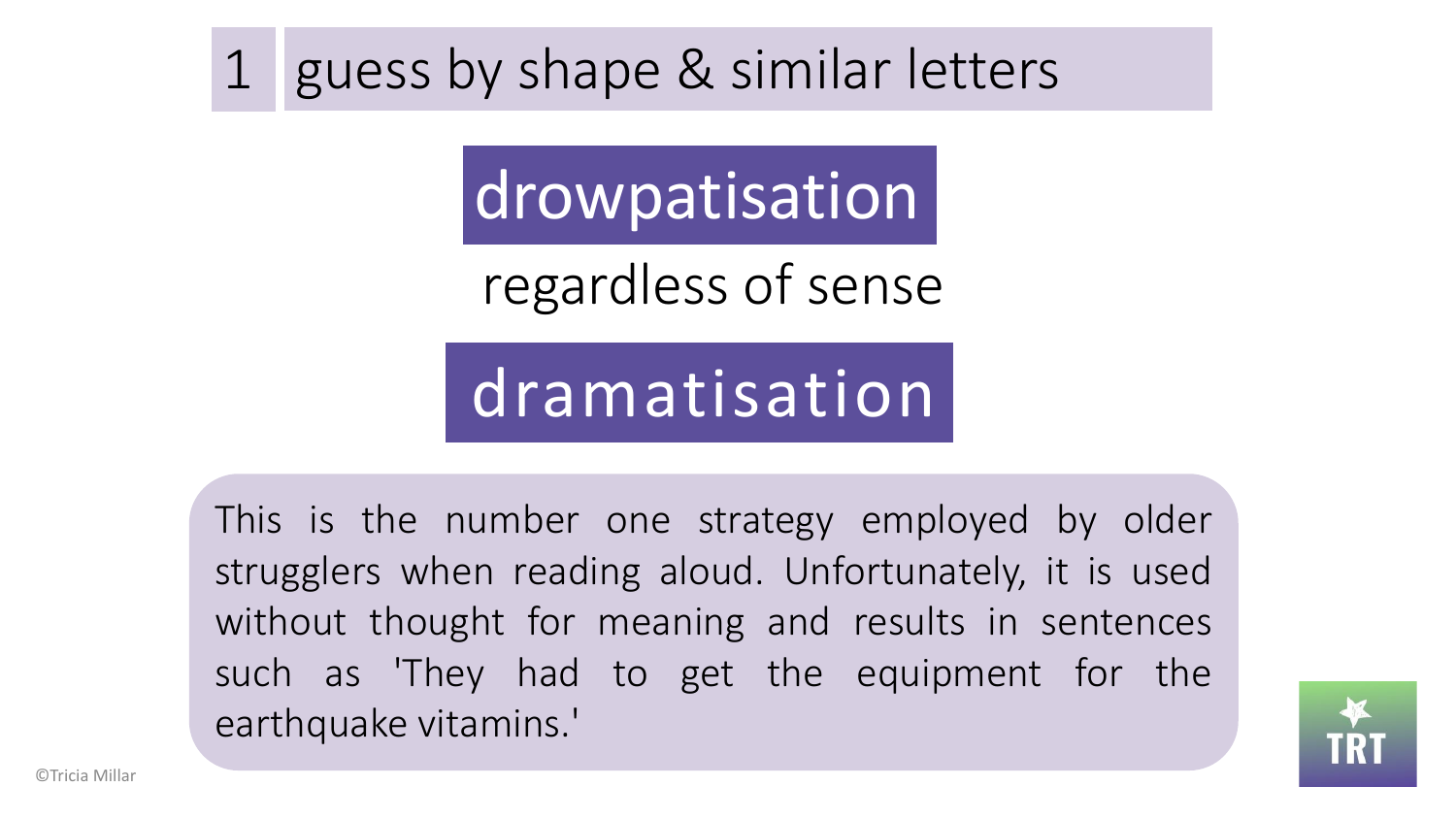

### One of the lasting effects of the conflict was the

of young people.

 $\mathcal{L}_\text{max}$  , we can consider the constraint of  $\mathcal{L}_\text{max}$ 

When strugglers read silently, they often leave out the unfamiliar words in an effort to get through the text. Omitting the content words equals deleting the meaning of the text. After facing this situation continually, it's easier not to bother with reading at all.



©Tricia Millar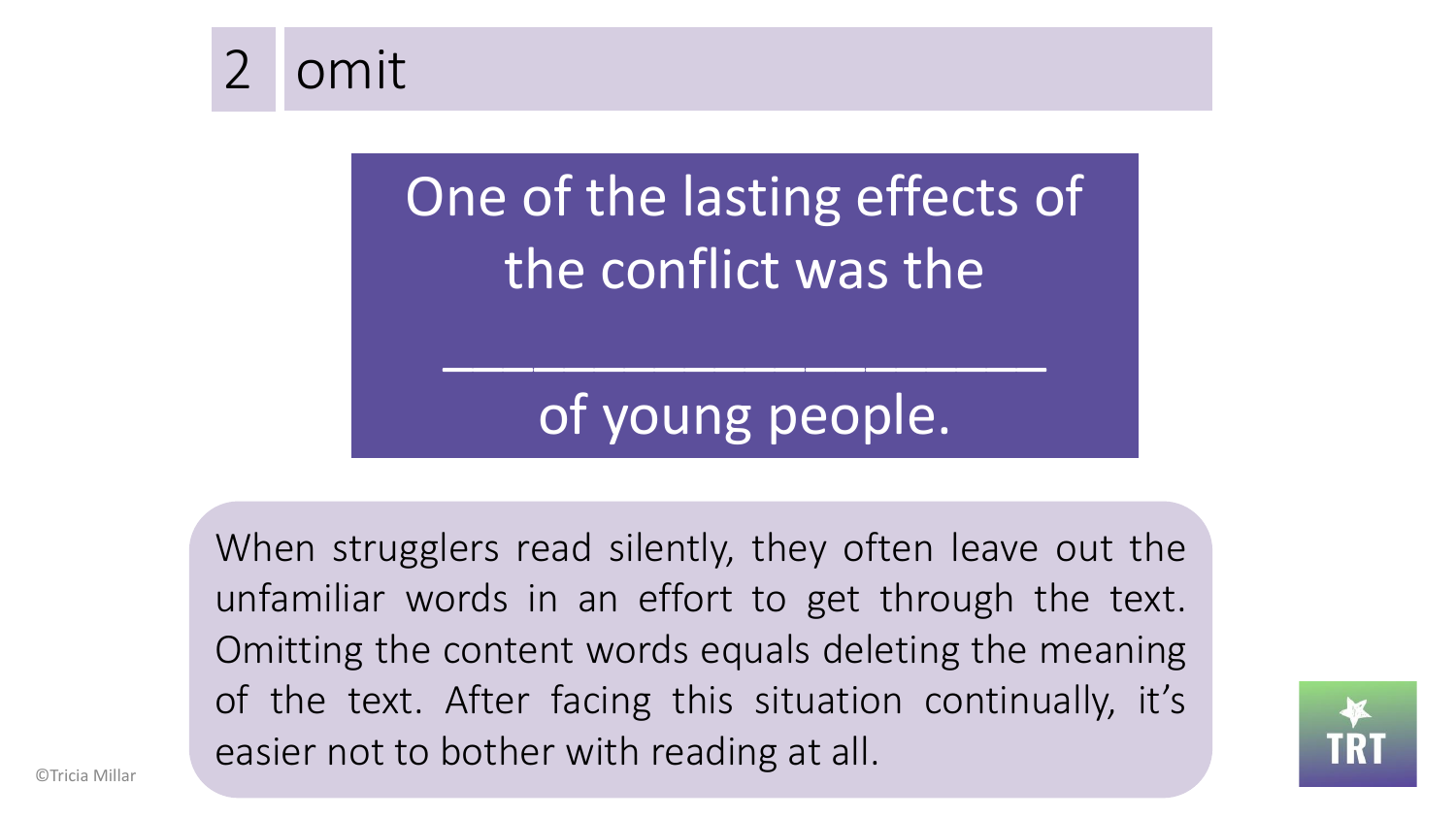### 3 Look for words within words

pat sat on

drow**pat**i**sat**i**on**

There is some sense to this strategy when the reader can isolate the root from the suffix in order to find the meaning of the word. (drowpatisate  $+$  ion) Struggling readers, however, take this to mean looking for any word that they've seen before; hence: 'pat sat on'. We now refer to this strategy as 'toxic morphology'. (That Spelling Thing, Tricia Millar, 2018)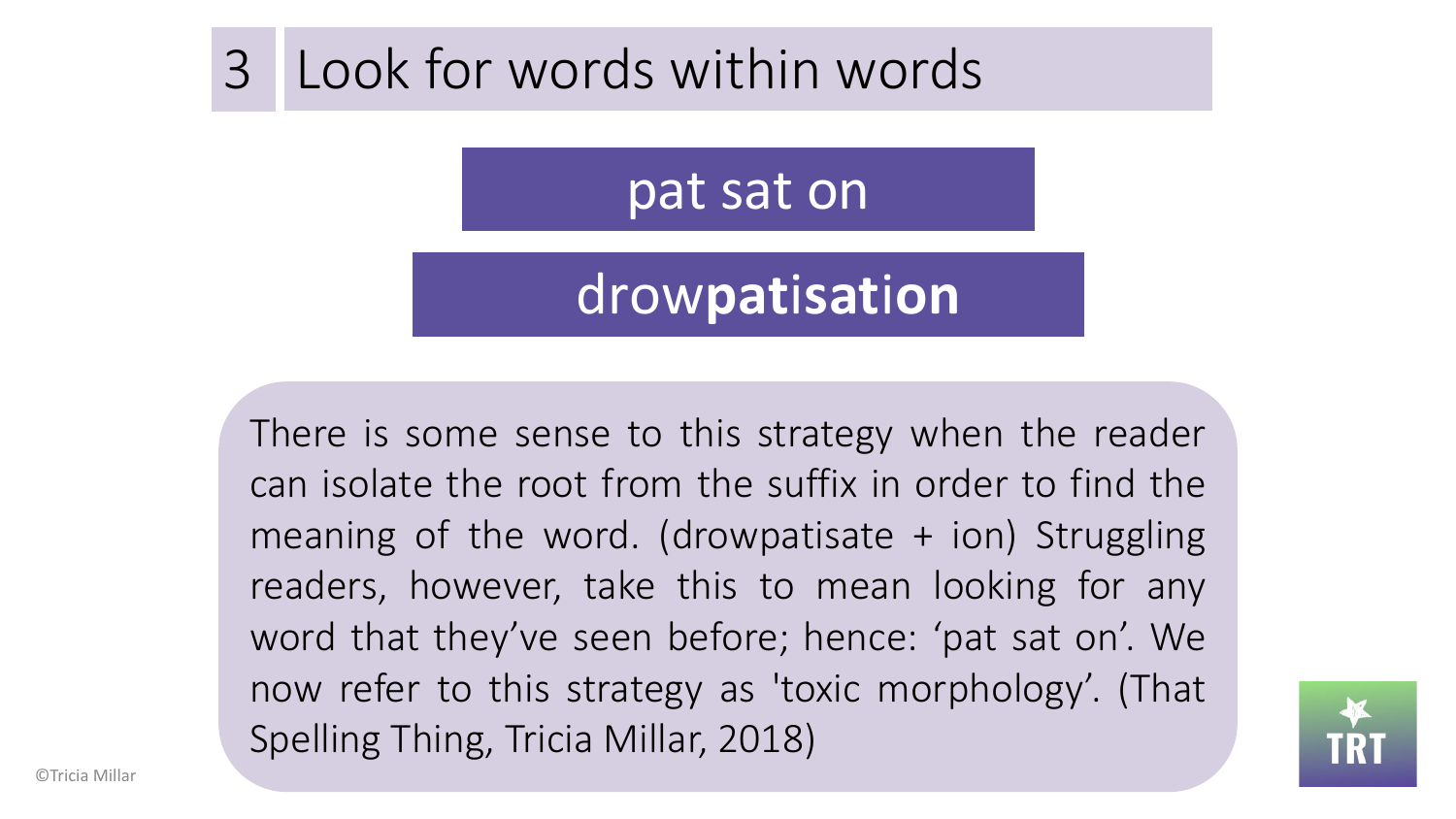Most people pronounce the unfamiliar word:

**drow** (to rhyme with cow) **pat** (rhymes with cat) **i** (like in pit) **sa** (say) **tion**

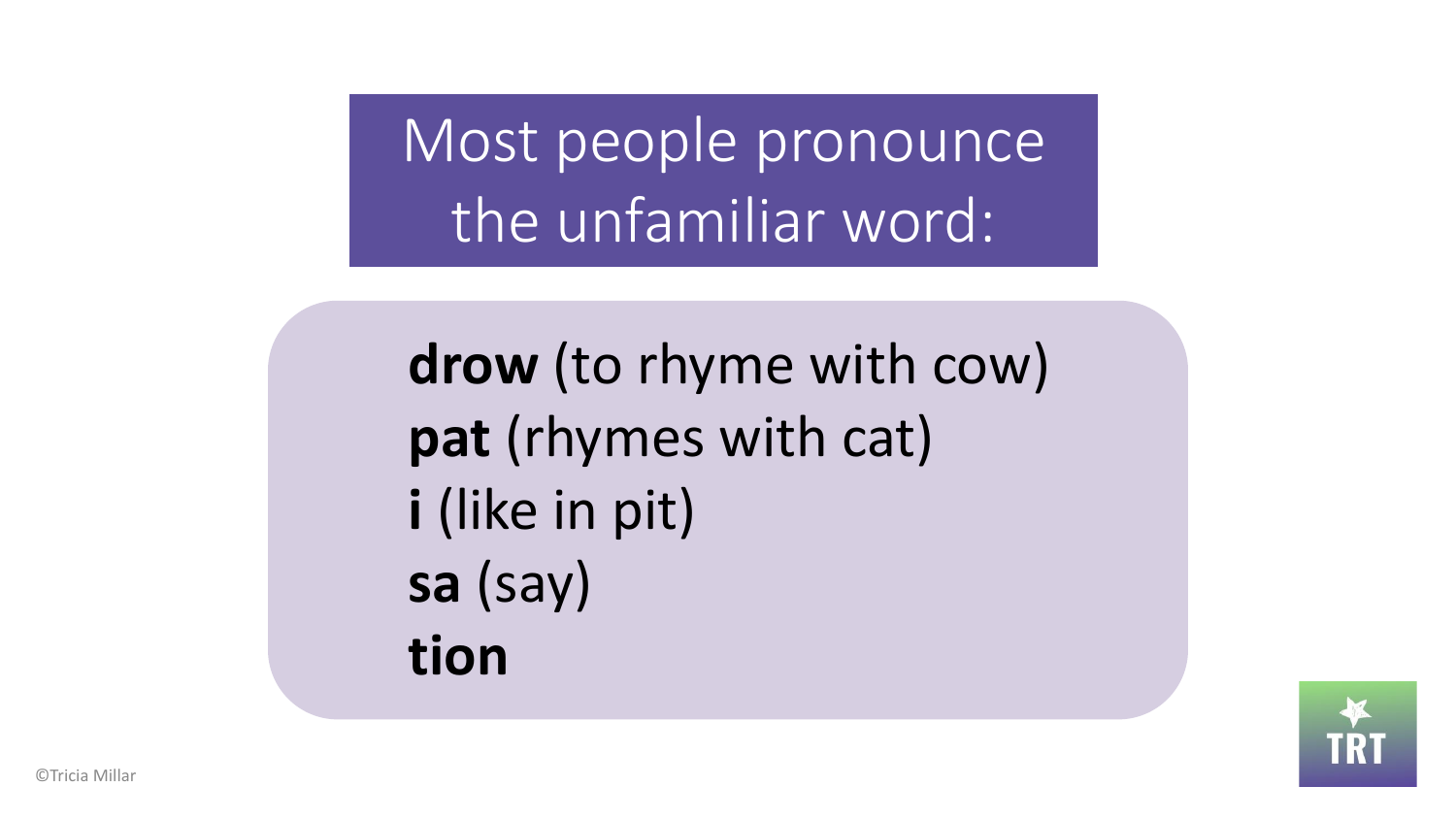They arrive at that by bringing all 7 of the following things to that single word:

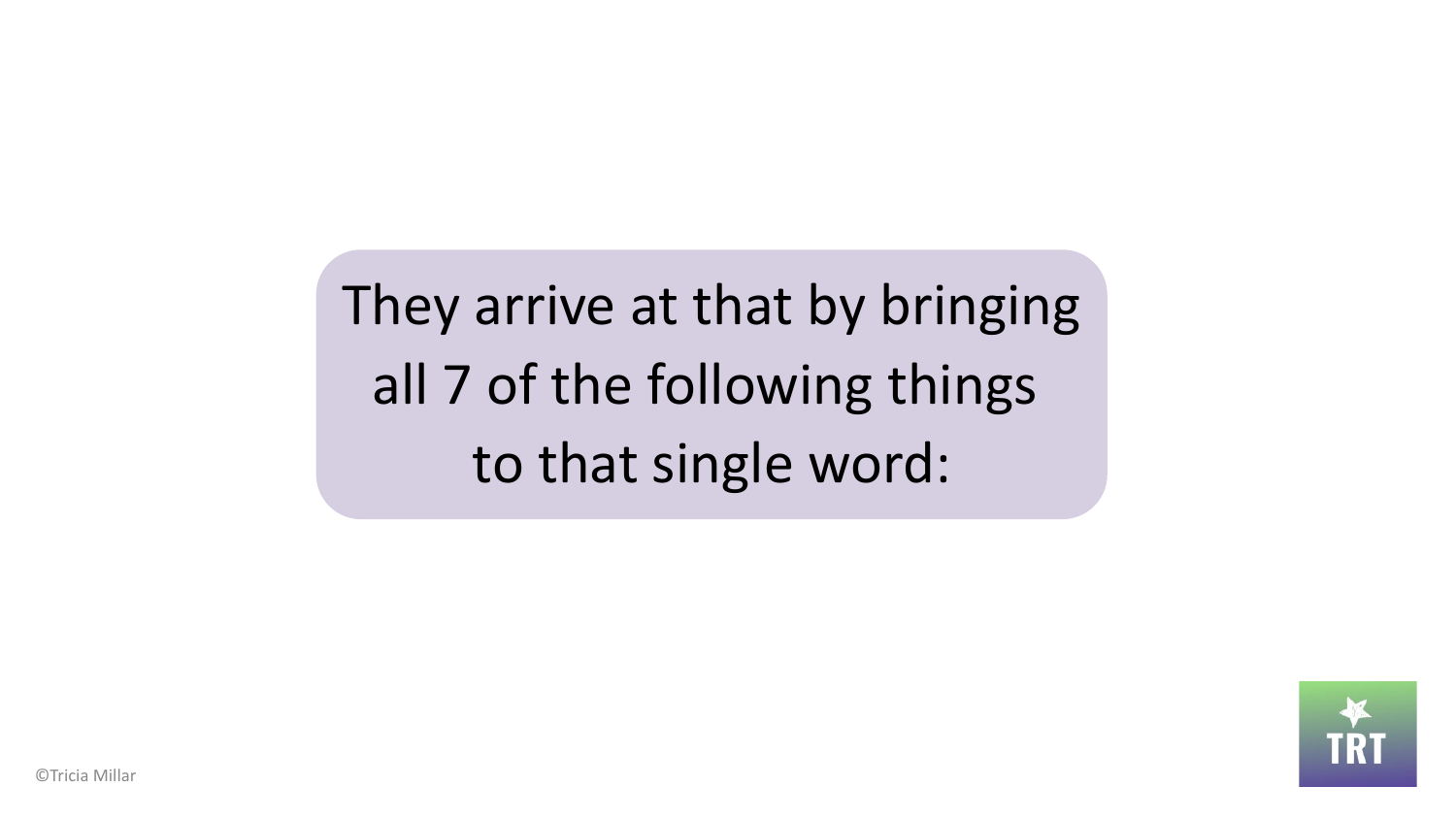

An accomplished reader knows to start at the left and move to the right through the word. This isn't something we're born knowing and it's not automatic for a reader who sees words as whole objects. It usually takes only the point of a pencil and 'start here' to get the student oriented.

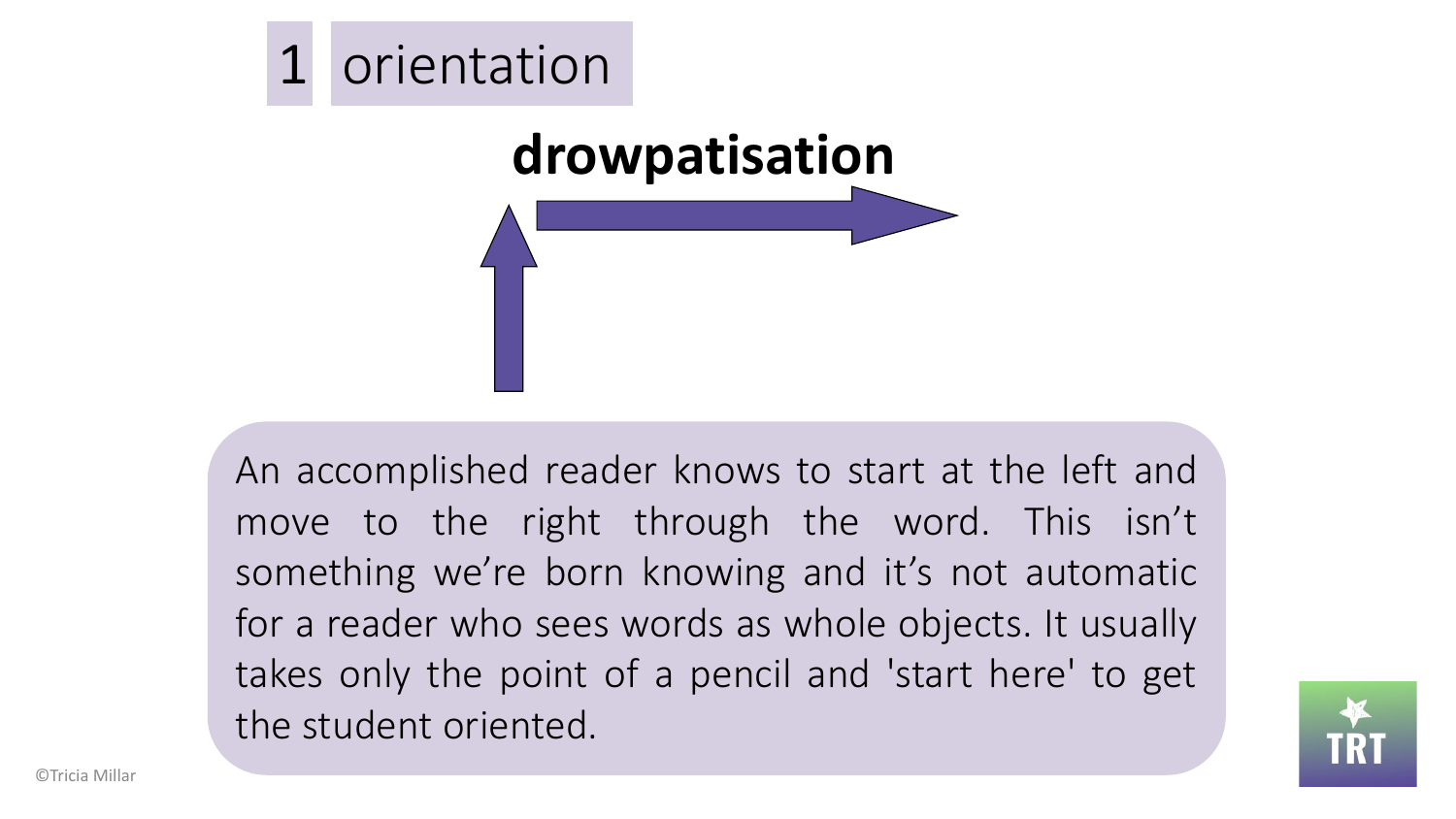

#### **segmented** - picked out separately

d r ow p a t i s a tion

**blended -** put together to form a word

### drowpatisation

Accomplished readers understand words are made up of sounds but we feel as though we read by sight only. Research suggests we always read sound by sound but do it so quickly that we feel as though we are recognising the word.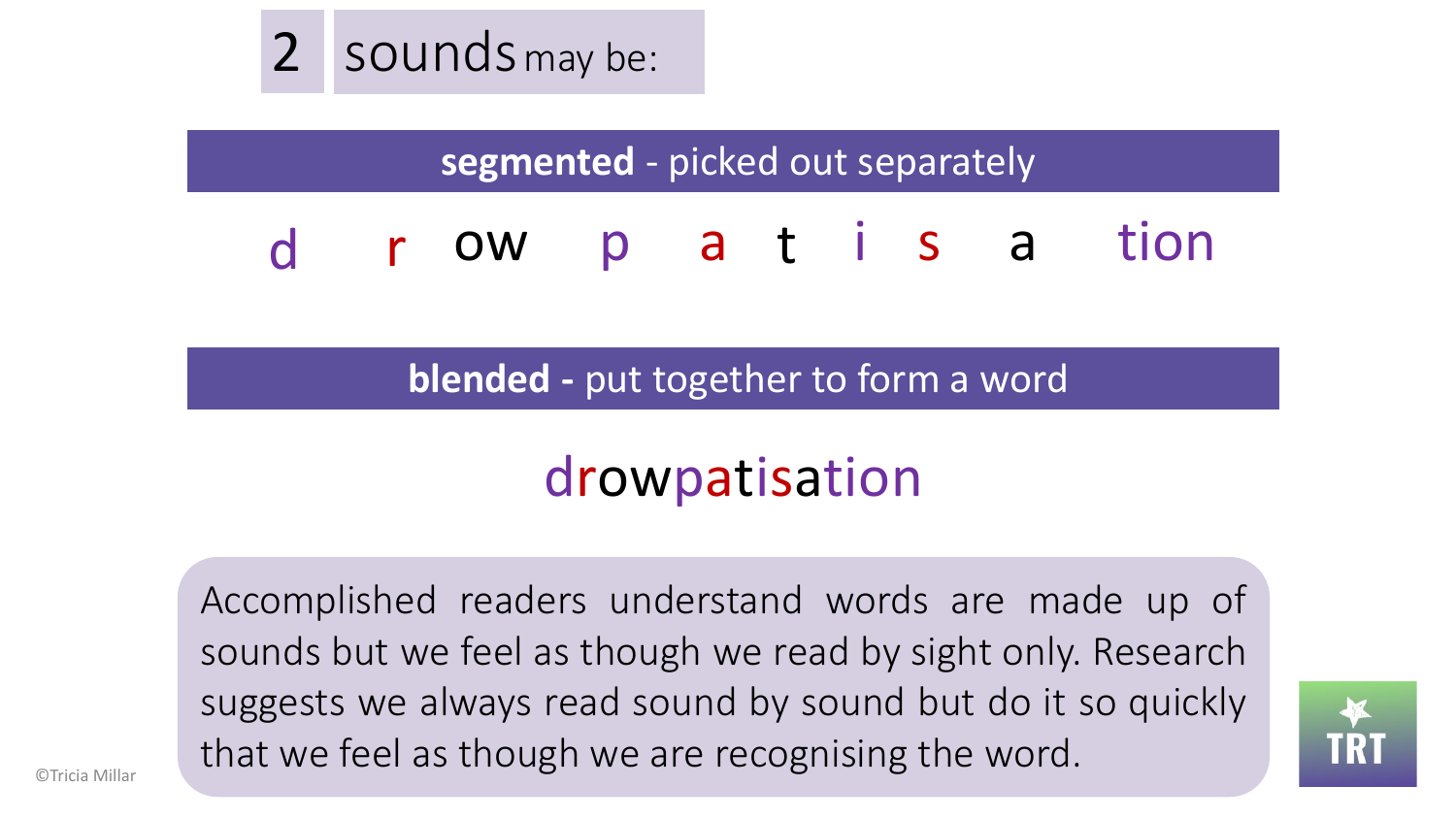3 syllables

### **drow pa ti sa tion**

Struggling readers don't relate speaking to reading and spelling. They all speak in syllables but usually try to recognise a long word as a whole object. Spelling is attempted by reciting letter names then checking to see it looks approximately correct. This is how remember gets spelled <rember>.



©Tricia Millar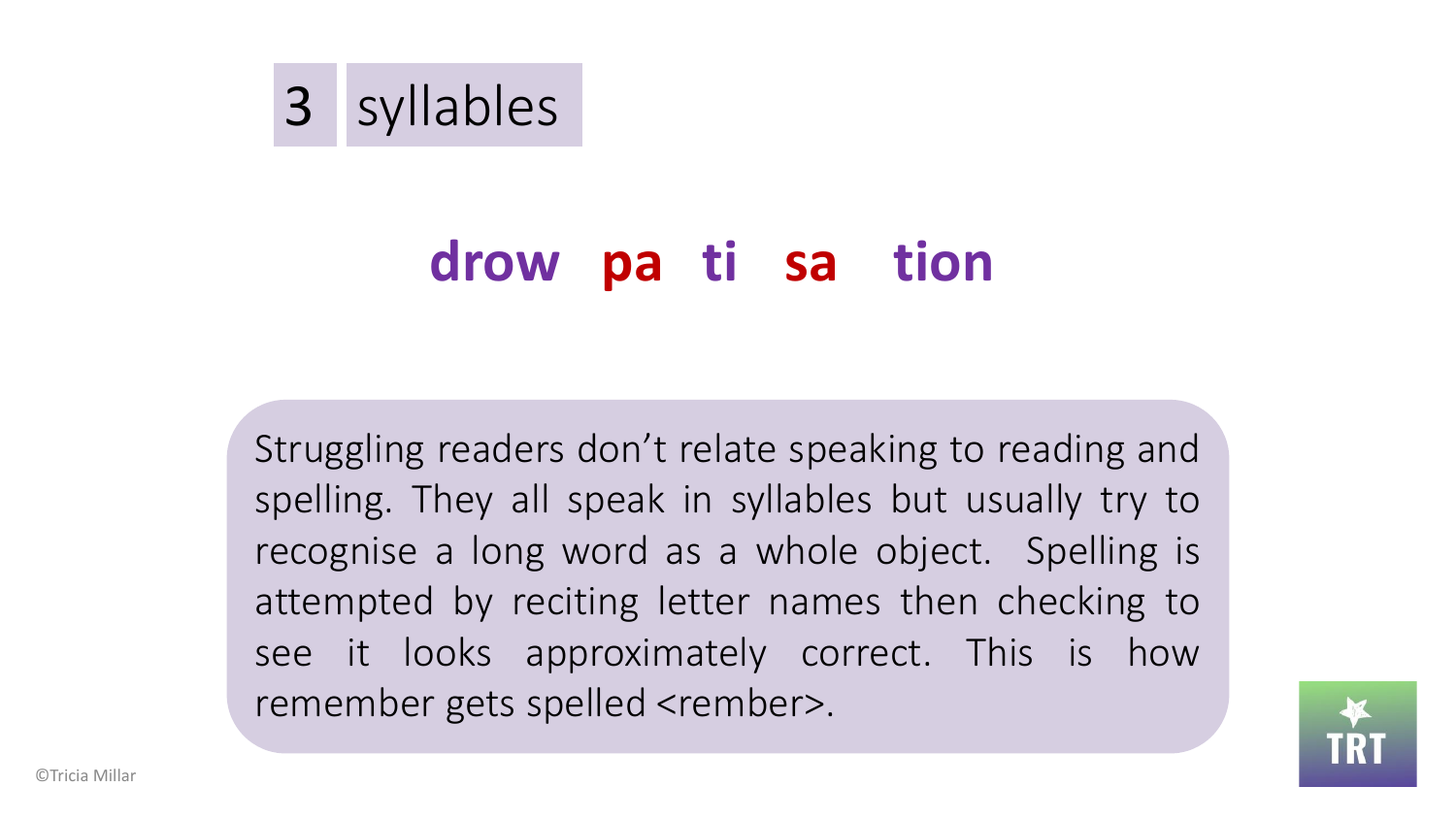4 a sound can be spelled with 2 or more letters (drowpatisation) That spelling is a grapheme.

# **ll in bell ck in back air in chair eigh in eight**

Without understanding this principle, a struggling reader will try to 'sound out' the word 'chair' by saying each letter as a separate sound. 'cuh' 'huh' 'a' 'i' 'ruh'

This 'toxic phonics' is often the result of partial or poor phonics instruction.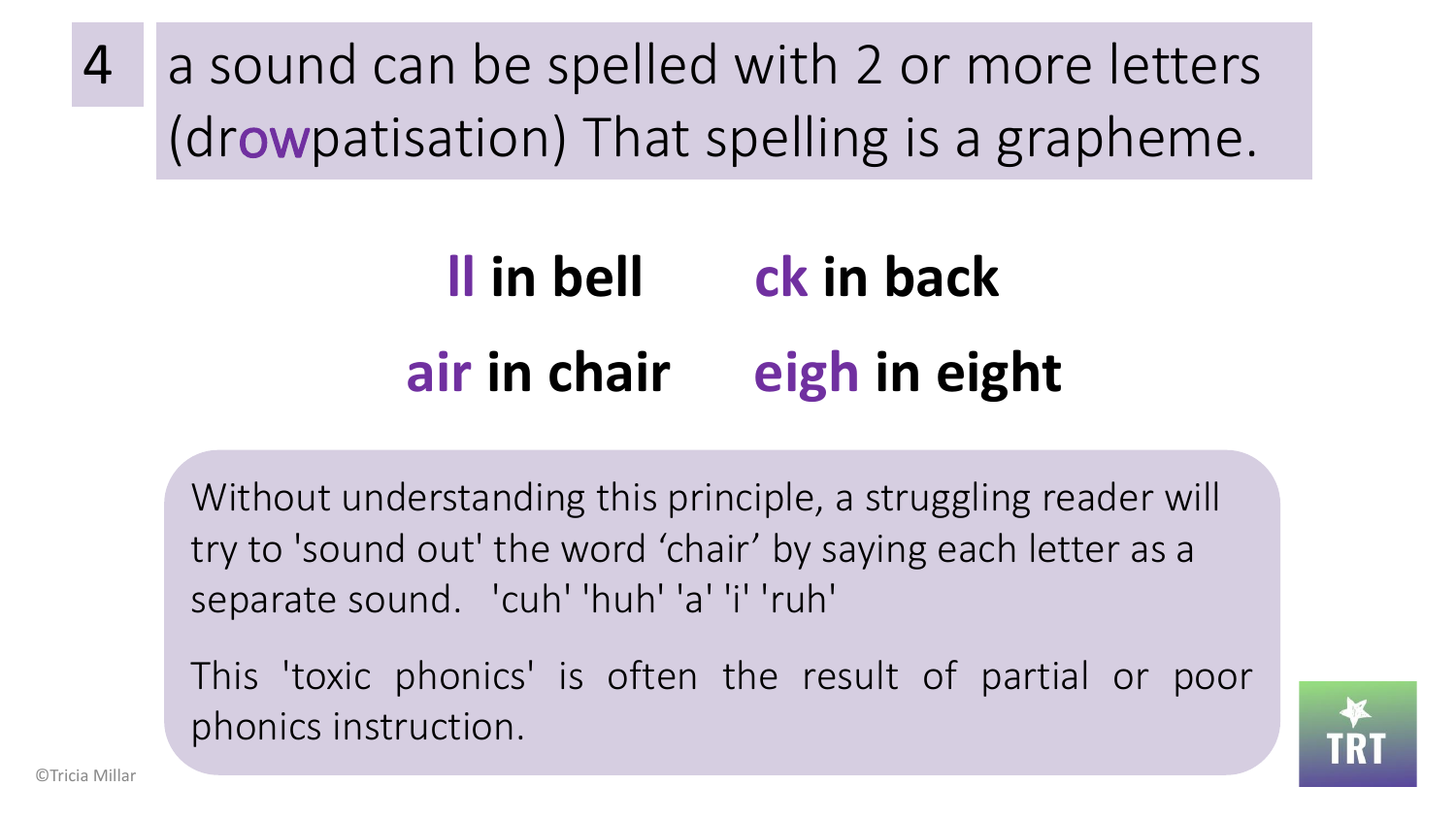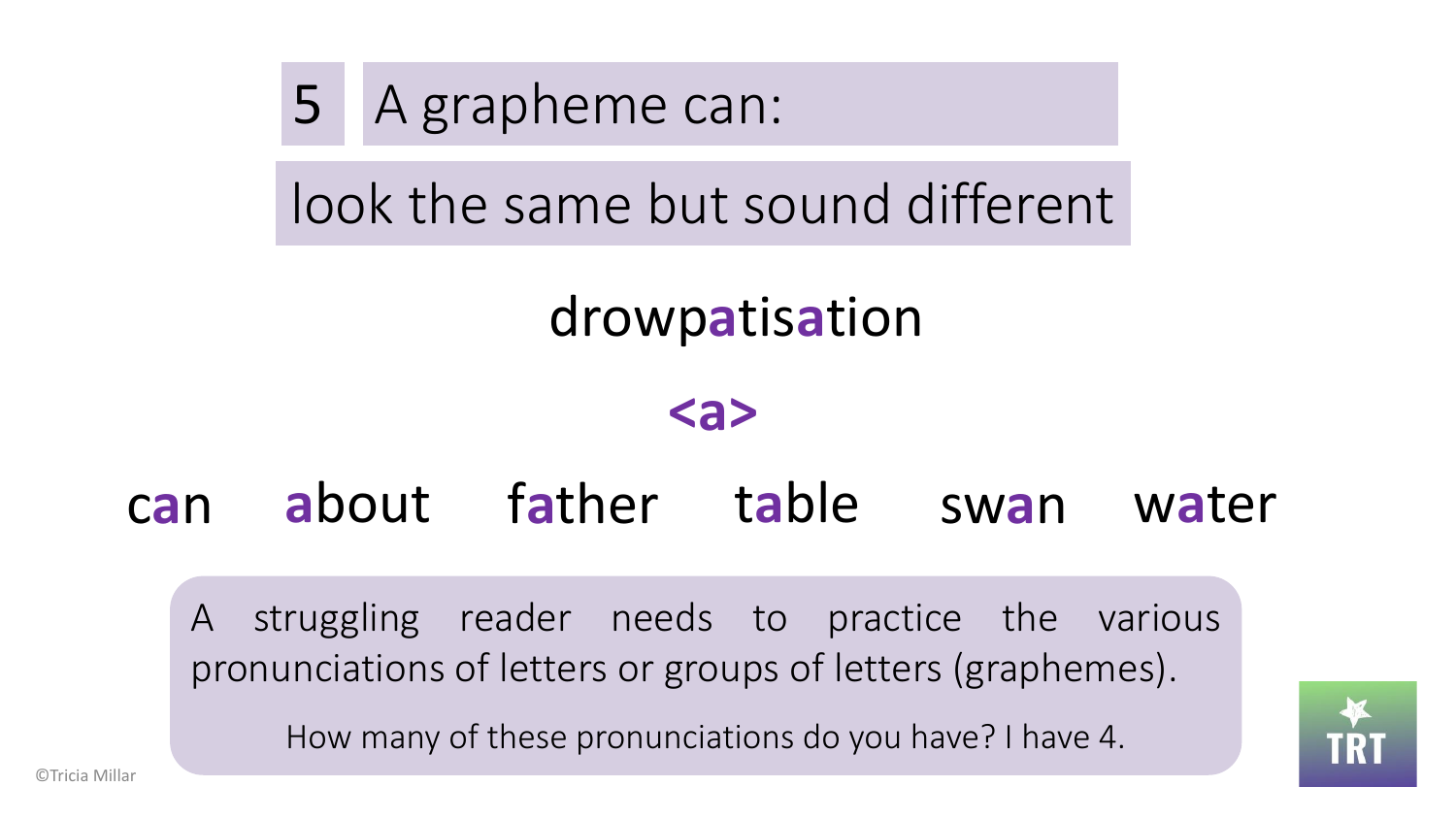

A struggling reader is probably a struggling speller and needs to discover the most common ways to spell the 44 or so sounds of English. (There are many more ways to spell this sound.)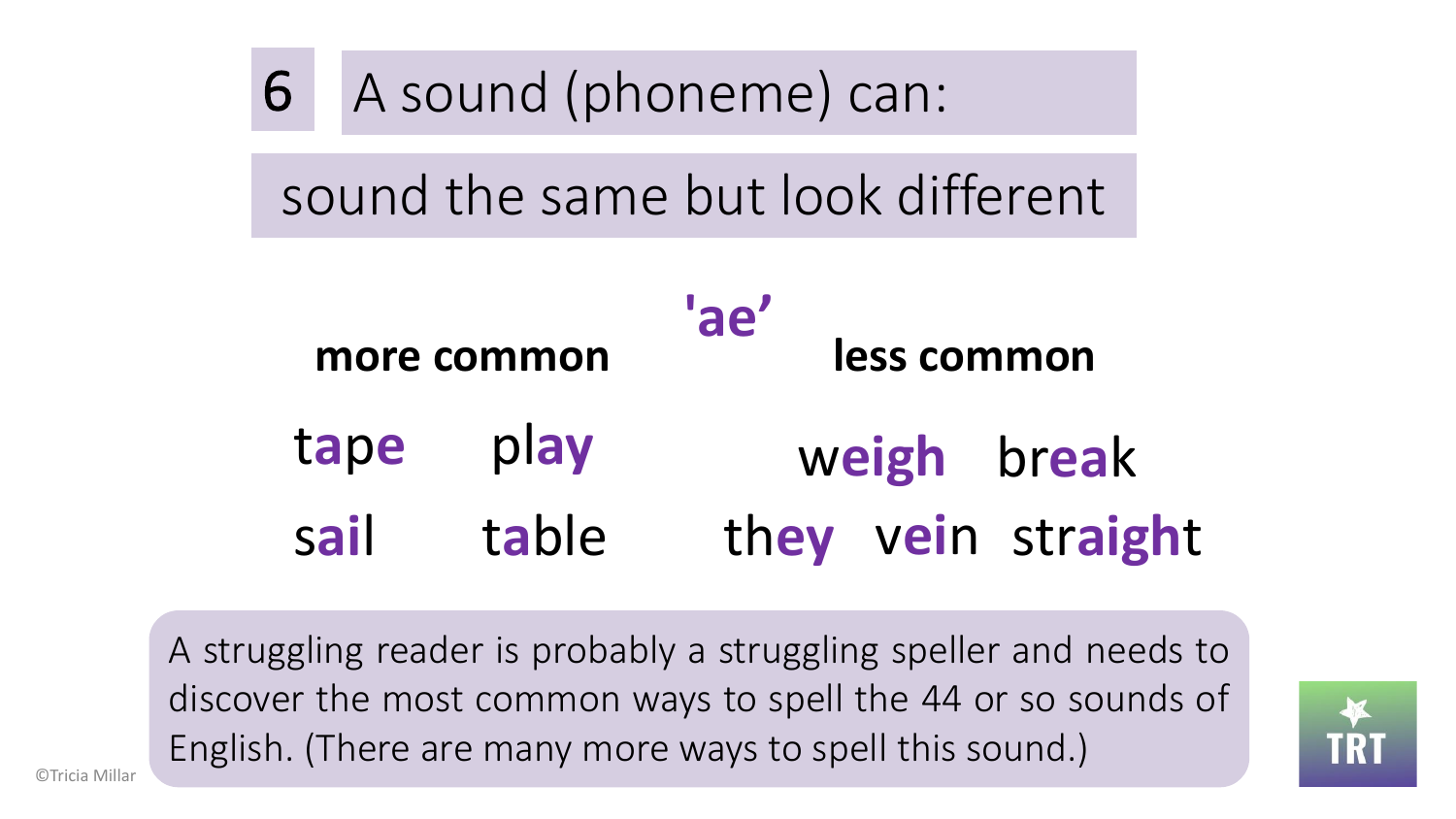**7** patterns – We all thought:

**'ayshun'** at the end because we know the words: n**ation** popul**ation** rel**ation** specific**ation**

### But: r**ation** - patterns aren't rules

Experienced readers have a wealth of knowledge to draw on and we need to give developing readers the chance to discover the patterns of English through exposure to both controlled and 'real' text.



©Tricia Millar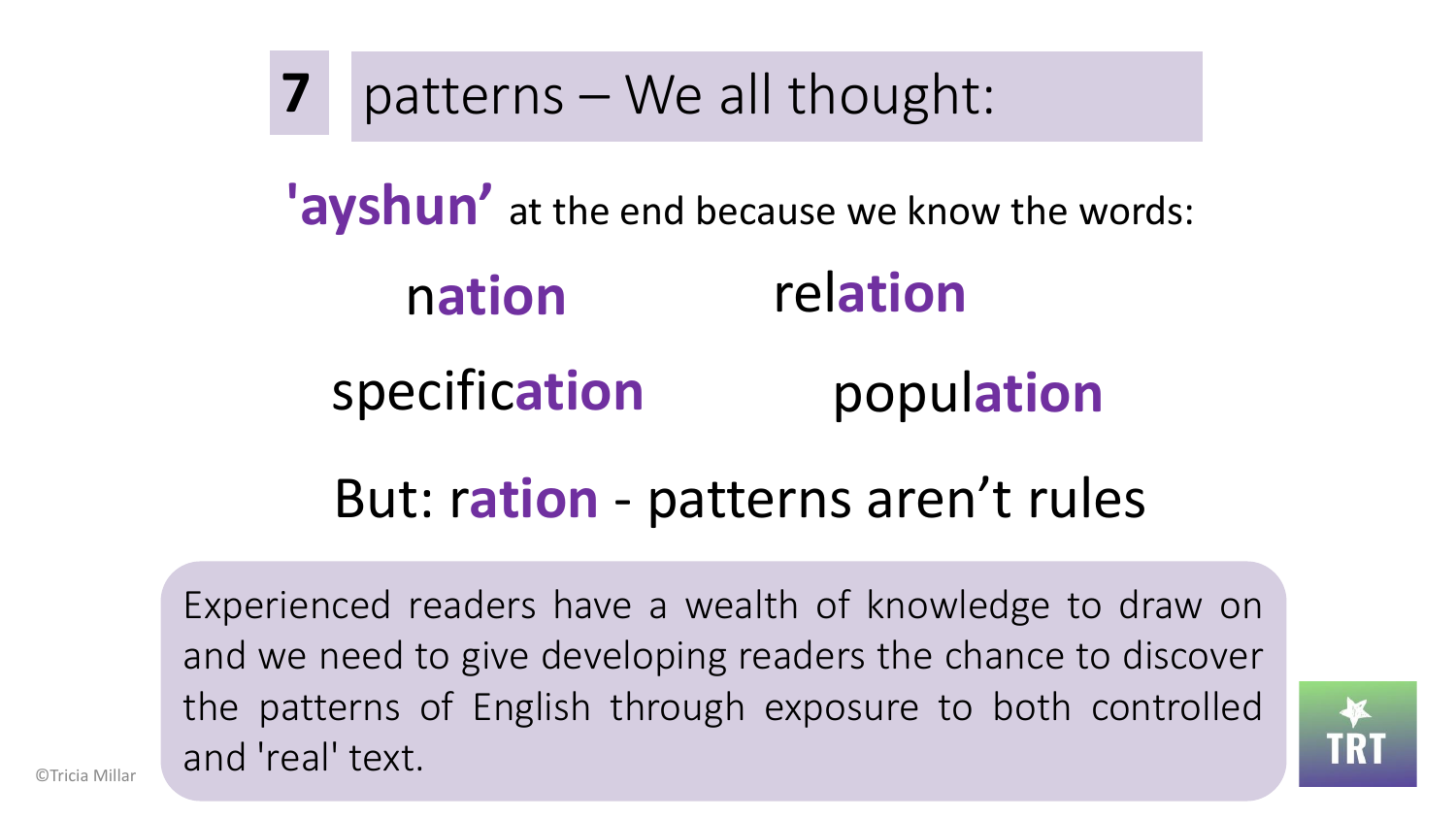## What That Reading Thing offers older struggling readers:

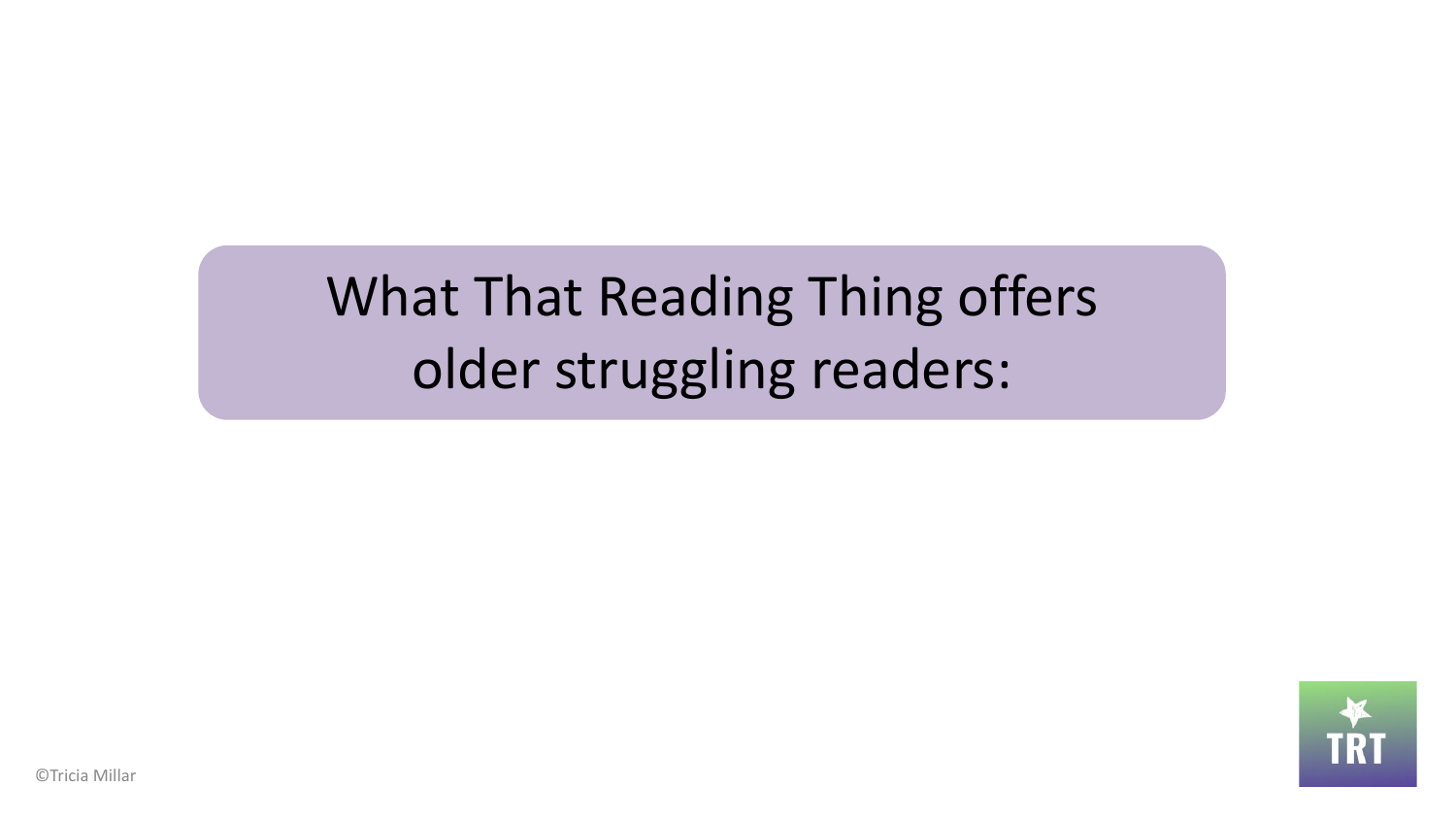1. The chance to change their minds about reading. They learn that:

- reading involves speech and sounds
- readers use their ears as well as their eyes
- they can approach English as a code which is decoded for reading & encoded for spelling.

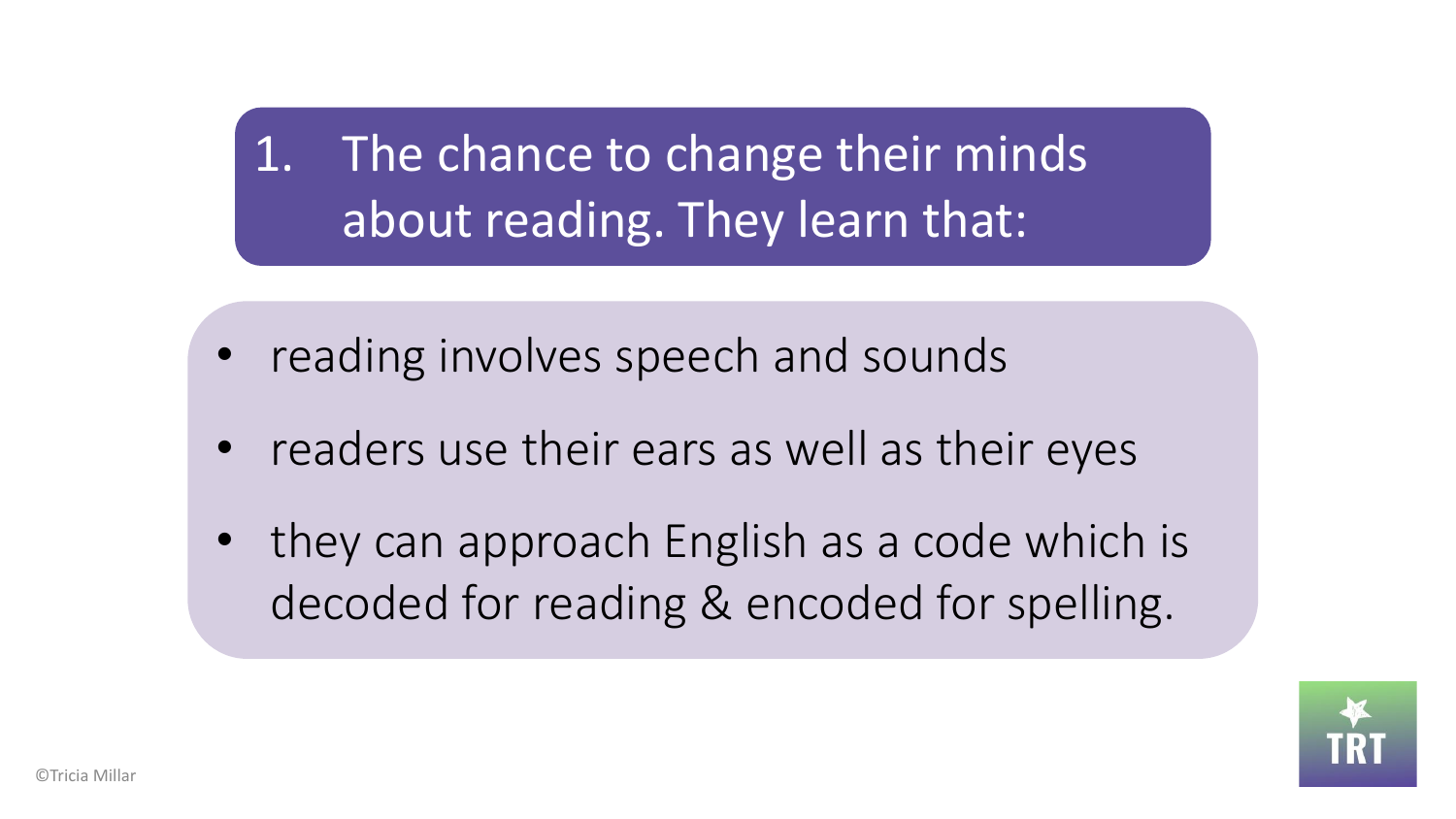### 2. New strategies to replace guessing

The best way to attack an unfamiliar word:

- decode by reading sounds
- say the sounds and listen for a word
- check for meaning in context.

Note: That's not the same as creating meaning from context.

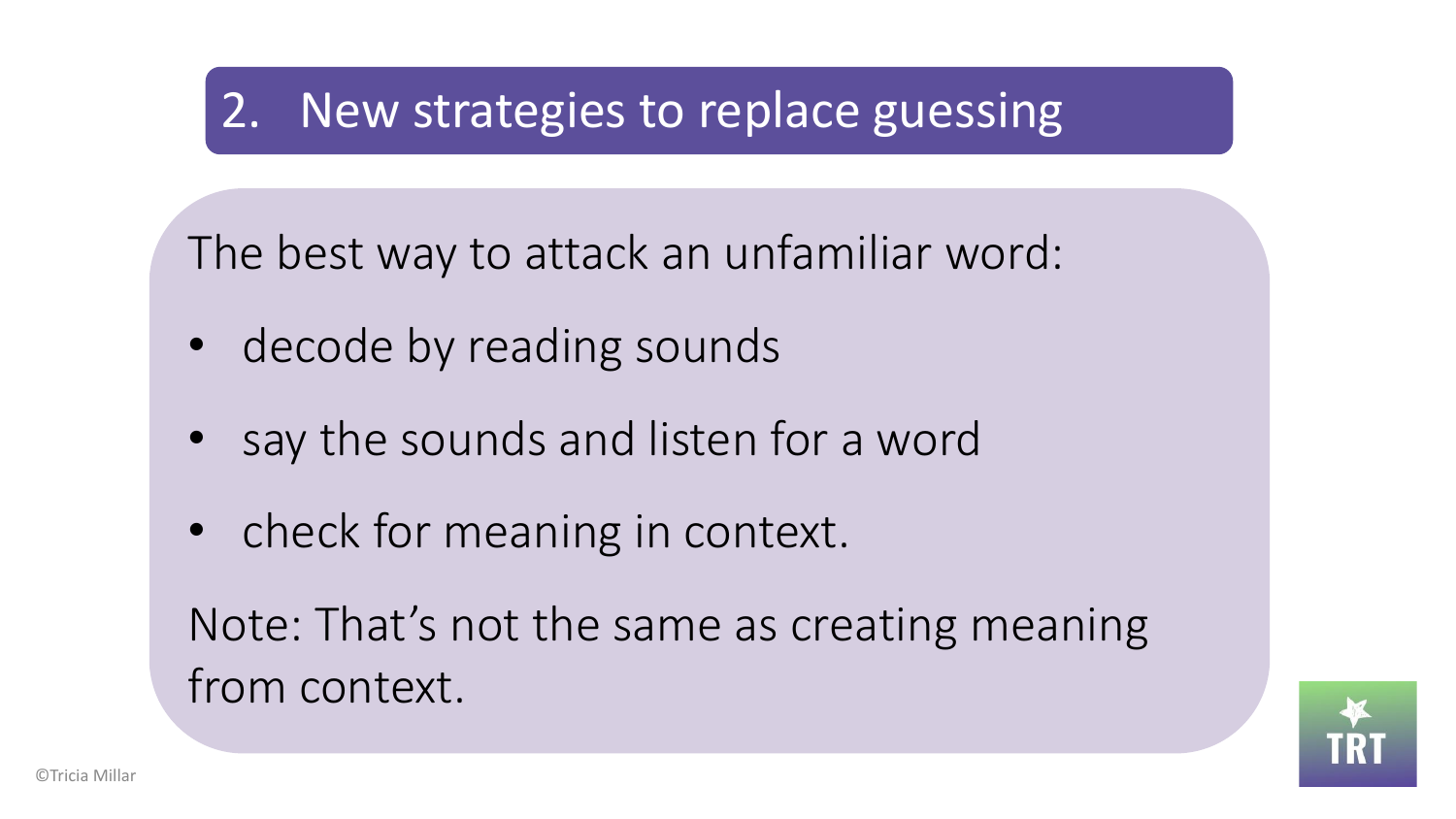### 3. Confidence

• All learning needs to be both challenging and safe. An honestly earned sense of achievement leads to a willingness to take a risk. Reading is risky for most of our students.

• 'The Deal' is that students don't have to know anything that they haven't learned on the programme. The result is that they know they won't be 'dropped' and always exceed expectations.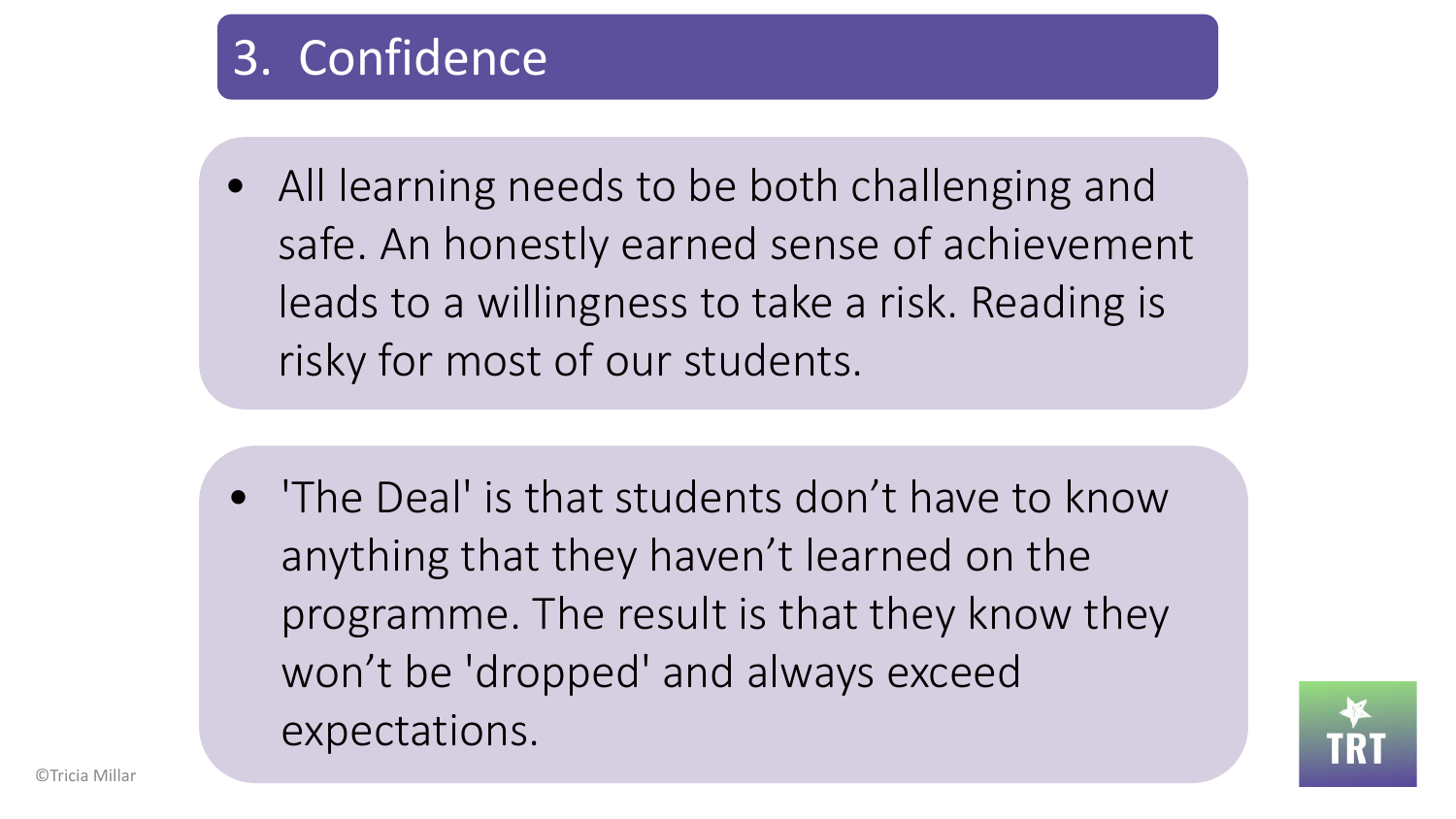### 4. Age-appropriate materials

- Nearly all older struggling readers words they 'just know' so we don't have to use 100% decodable text.
- Instead, we start with more natural sentences like, 'Fran was upset. She had to admit she had lost her bag.'
- Multi-syllable words like 'fantastic' are essential from the first lesson.

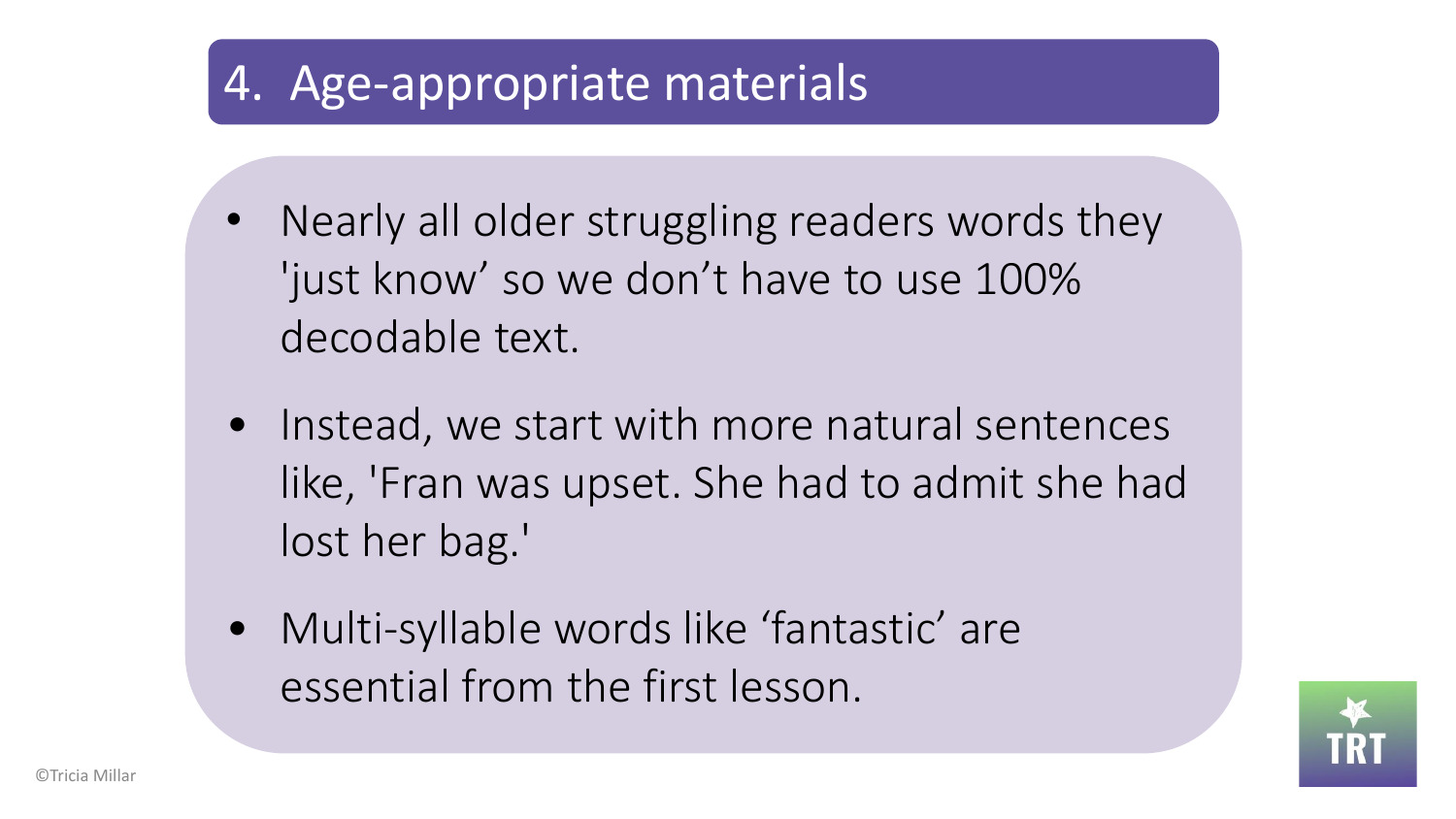### 5. Completely learner-centred lessons

#### TRT lessons:

- are fast-paced with a variety of activities
- help the learner discover the English code in a variety of contexts
- make use of each learner's latent knowledge
- lead to deeper exploration of the written language because TRT is not an end in itself.

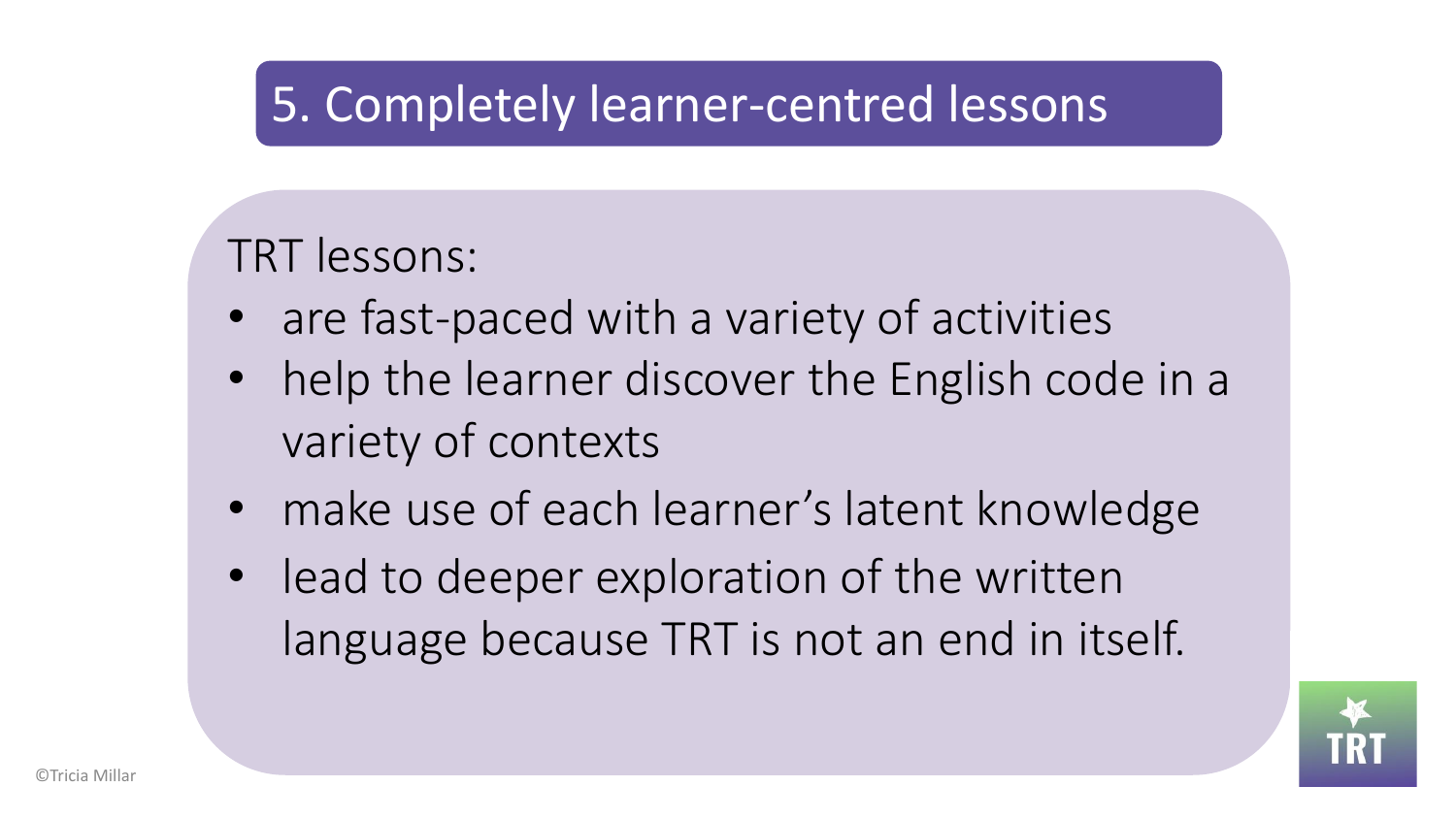#### 6. Systematic teaching a bit at a time from the bottom up



**TRT**